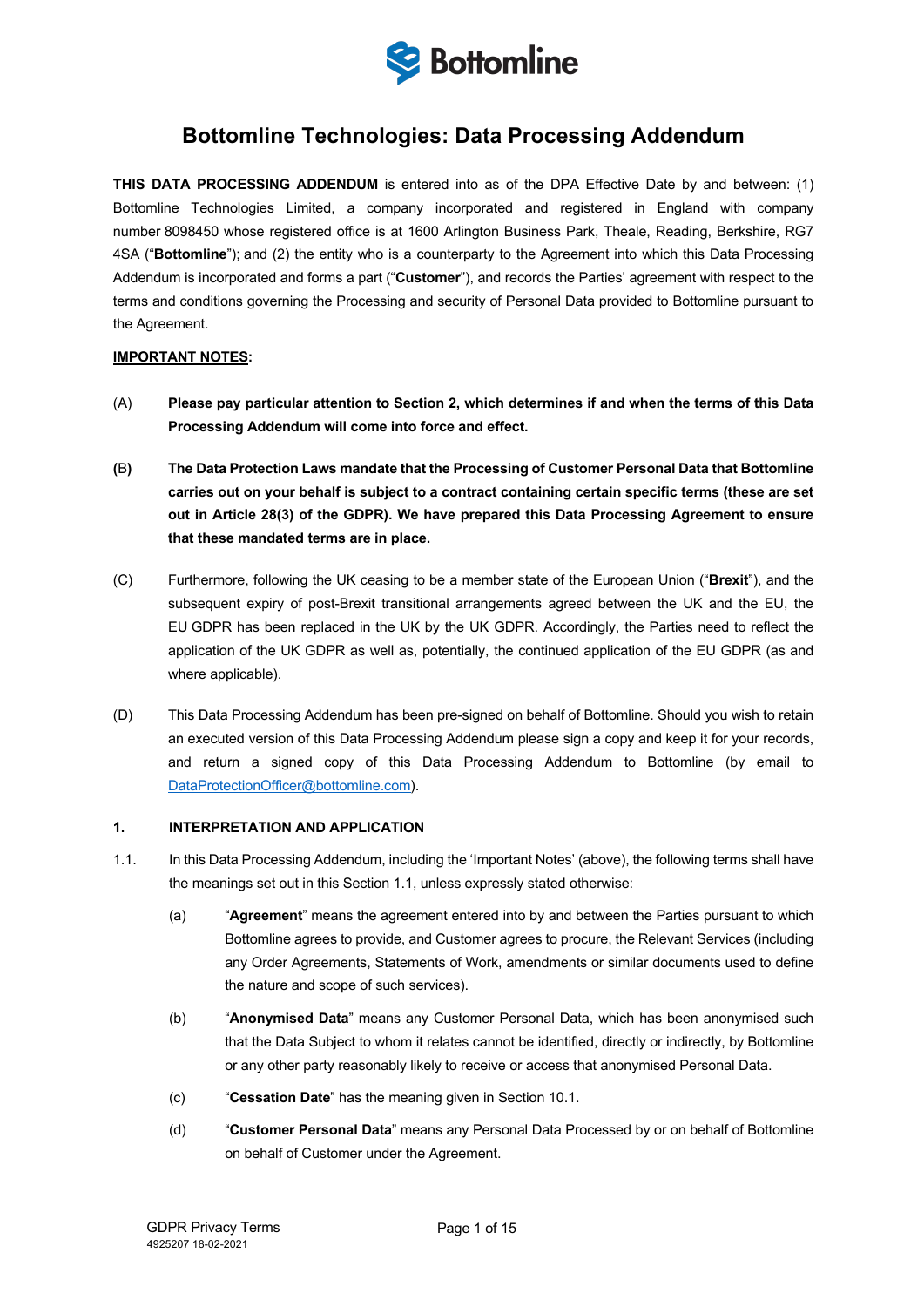

- (e) "**Data Processing Addendum**" means this Data Processing Addendum (as amended from time to time).
- (f) "**Data Protection Laws**" means the **GDPR**, together with any applicable implementing or supplementary legislation in the UK or any applicable member state of the EEA (including the UK Data Protection Act 2018).
- (g) "**Data Subject Request**" means the exercise by Data Subjects of their rights under, and in accordance with, Chapter III of the GDPR.
- (h) "**Data Subject**" means the identified or identifiable natural person to whom Customer Personal Data relates, the relevant Processing of whose Personal Data falls within the territorial scope of the GDPR (as determined by Article 3 thereof).
- (i) "**Delete**" means to remove or obliterate Personal Data such that it cannot be recovered or reconstructed, and "**Deletion**" shall be construed accordingly.
- (j) "**DPA Effective Date**" has the meaning as determined pursuant to Section 2.1.
- (k) "**EEA**" means the European Economic Area.
- (l) "**EU GDPR**" means Regulation (EU) 2016/679 of the European Parliament and of the Council of 27 April 2016.
- (m) "**GDPR**" means the UK GDPR and/or EU GDPR (as applicable in the context). References to "**Articles**" and "**Chapters**" of, and to relevant defined terms in, the GDPR shall be construed accordingly.
- (n) "**Hosting Services Provider**" means those third party(ies) listed in the then-current Subprocessor List as providing certain hosting services to Bottomline in connection with the Relevant Services.
- (o) "**Personal Data Breach**" an actual (and not simply a suspected) personal data breach (as defined in the Data Protection Laws) that: (i) is confirmed by Bottomline's Risk Committee following appropriate investigations, (ii) affects Customer Personal Data and (iii) which Bottomline is required to notify to Customer under Data Protection Laws.
- (p) "**Personnel**" means a person's employees, agents, consultants or contractors.
- (q) "**Relevant Services**" means the relevant services agreed to be provided by Bottomline under and in accordance with the Agreement.
- (r) "**Relevant Body**":
	- (i) in the context of the UK and the UK GDPR, means the UK Information Commissioner's Office and/or UK Government (as applicable in the context); and/or
	- (ii) in the context of the EEA and EU GDPR, means the European Commission.

## (s) "**Restricted Country**":

- (i) in the context of the UK, means a country or territory outside the UK; and/or
- (ii) in the context of the EEA, means a 'third country' or territory outside the EEA (which shall, as and where applicable, be interpreted in line with Article FINPROV.10A(1) of the Trade and Cooperation Agreement between the EU and the UK),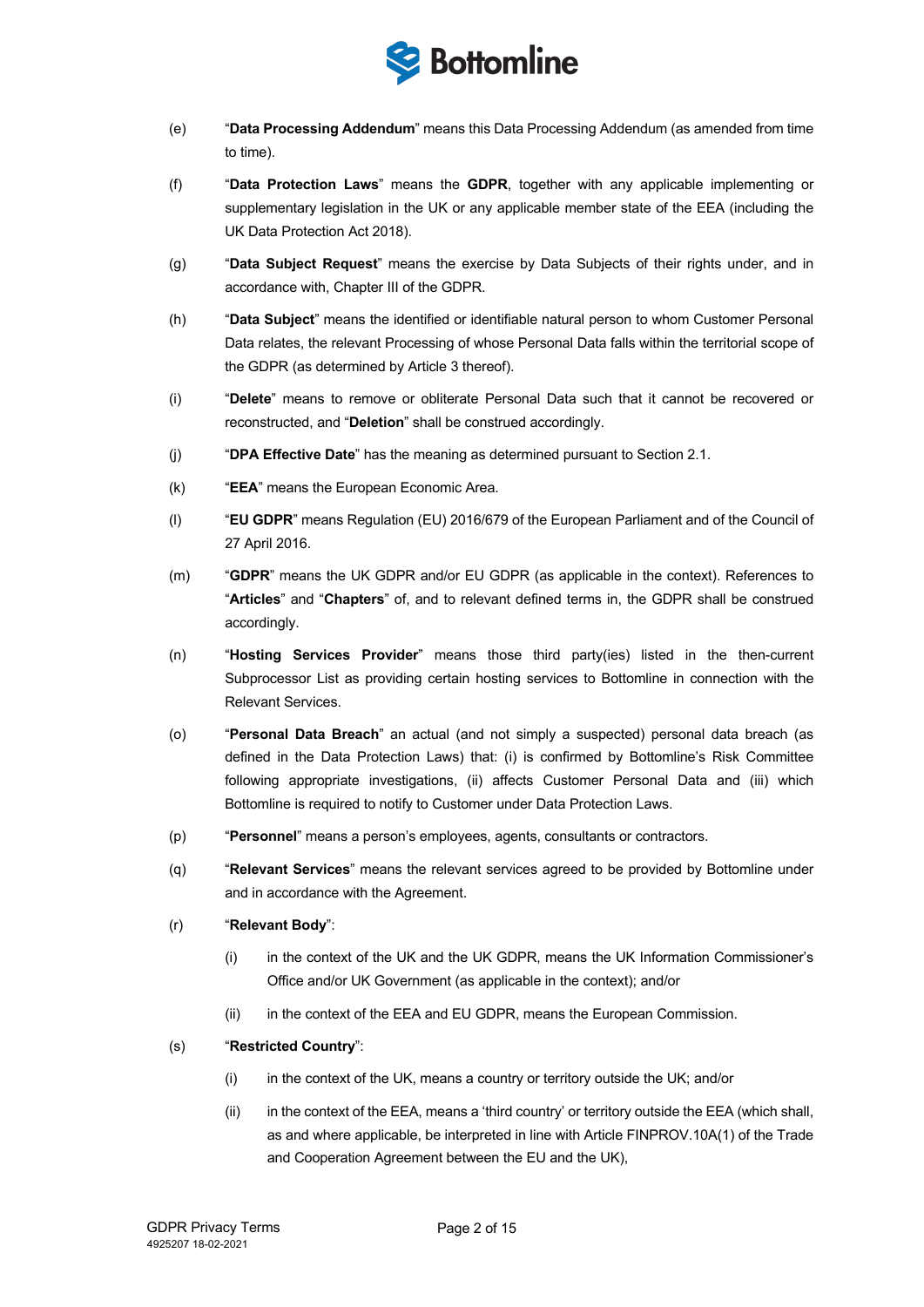

that the Relevant Body has not deemed to provide an 'adequate' level of protection for Personal Data pursuant to a decision made or approved under Article 45 of the GDPR.

- (t) "**Restricted Transfer**" means (i) a transfer of Customer Personal Data from Customer to Bottomline in a Restricted Country; or (ii) an onward transfer of Customer Personal Data from Bottomline to a Subprocessor in a Restricted Country, (in each case) where such transfer would be prohibited by Data Protection Laws without a legal basis therefor under Chapter V of the GDPR
- (u) "**Standard Contractual Clauses**" means the standard contractual clauses issued or approved from time-to-time by the Relevant Body under Article 46 of the GDPR for the transfer of Personal Data from Controllers to Processors established in Restricted Countries
- (v) "**Subprocessor**" means any third party appointed by or on behalf of Bottomline to Process Customer Personal Data.
- (w) "**Subprocessor List**" means the list of subprocessors (including those subprocessors' locations) that are engaged in certain specified Processing activities on behalf of Bottomline from time-to-time in connection with its provision of the Relevant Services.
- (x) "**Supervisory Authority**":
	- (i) in the context of the UK and the UK GDPR, means the UK Information Commissioner's Office; and/or
	- (ii) in the context of the EEA and EU GDPR, shall have the meaning given to that term in Article 4(21) of the EU GDPR.
- (y) "**UK GDPR**" means the EU GDPR as it forms part of UK law by virtue of section 3 of the European Union (Withdrawal) Act 2018, as amended (including by the various Data Protection, Privacy and Electronic Communications (Amendments etc) (EU Exit) Regulations).
- 1.2. In this Data Processing Addendum, including the 'Important Notes' (above):
	- (a) the terms, "**Controller**", "**Processor**", "**Personal Data**" and "**Process**" (and its inflections) shall have the meaning ascribed to the corresponding terms in the Data Protection Laws;
	- (b) unless otherwise defined in this Data Processing Addendum, all capitalised terms shall have the meaning given to them in the Agreement; and
	- (c) any words following the terms "**including**", "**include**" or any similar expression shall be construed as illustrative and shall not limit the sense of the description, definition, phrase or terms that comes before the relevant term.
- 1.3. Customer warrants and represents that it is subject to the territorial scope of the Data Protection Laws as determined in accordance therewith (including pursuant to Article 3 of the GDPR). Customer further agrees that to the extent that it is not in fact subject to the territorial scope of the Data Protection Laws, this Data Processing Addendum shall be deemed automatically void with effect from the DPA Effective Date or the date when it was no longer subject to the territorial scope of the Data Protection Laws, if later, without requirement of notice.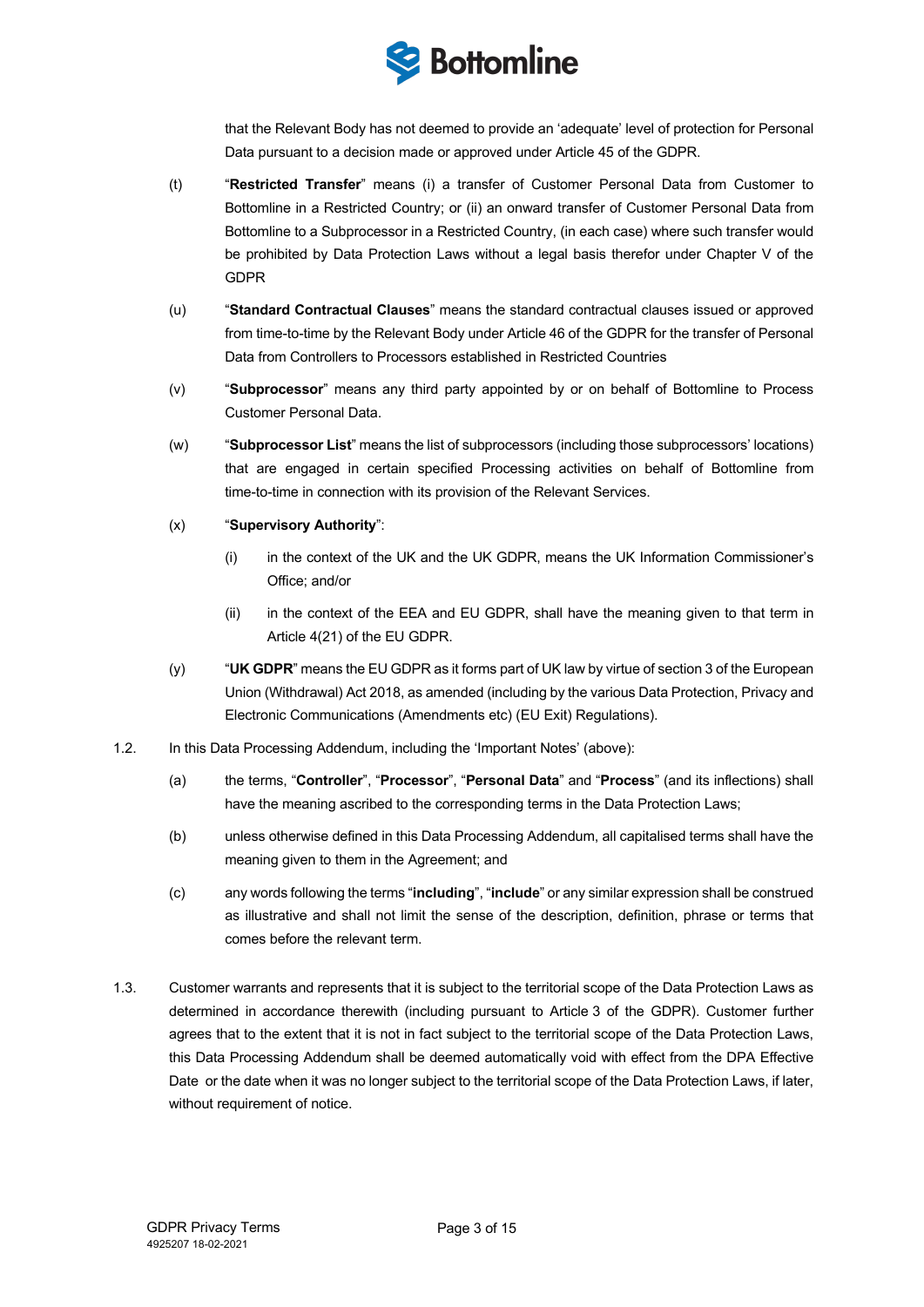

## **2. EFFECT AND PRECEDENCE**

- 2.1. This Data Processing Addendum shall come into force and effect from the "**DPA Effective Date**", being either:
	- (a) where the terms of this Data Processing Addendum are incorporated into the Agreement by reference, the later of:
		- (i) 1 January 2021; **or**
		- (ii) the Effective Date of the Agreement (as defined therein); or
	- (b) 1 January 2021, where either:
		- (i) Bottomline's Processing of Customer Personal Data is otherwise subject to a prior version of this Data Processing Addendum agreed between parties (including through any deemed acceptance mechanism provided for in such prior version); or
		- (ii) subject to Section 2.2 below, none of the foregoing provisions in Section 2.1(a) or Section 2.1(b)(i) apply and Customer continues to access or use the Relevant Service(s) (or any portion thereof), without having first notified Bottomline (by email to DataProtectionOfficer@bottomline.com) of Customer's rejection of this Data Processing Addendum within fourteen (14) days of this Data Processing Addendum being notified to Customer (notwithstanding any '*No Variation*', '*Entire Agreement*' or similar provisions in the Agreement).
- 2.2. The deemed acceptance through continued use provision of Section 2.1(b)(ii) shall not apply to any Customer with whom Bottomline has (prior to 1 January 2021) separately agreed data processing terms otherwise than on the basis of a version of this online Data Processing Addendum, which establish the contractual terms required by Article 28(3) of the GDPR and cover the use and provision of the Relevant Services.
- 2.3. With effect from the DPA Effective Date, this Data Processing Addendum:
	- (a) shall hereby be incorporated into, and shall form an effective part of, the Agreement; and
	- (b) will replace and disapply any previously applicable data processing agreement, addendum or similar and any other terms previously applicable to privacy, data processing, data security and/or otherwise relating to Bottomline's Processing of Customer Personal Data (including any previous version of this Data Processing Addendum).
- 2.4. In the event of any conflict or inconsistency between this Data Processing Addendum and the Agreement, this Data Processing Addendum shall prevail.

## **3. PROCESSING OF CUSTOMER PERSONAL DATA**

- 3.1. In respect of Customer Personal Data, the Parties acknowledge that (as between the Parties):
	- (a) Bottomline acts as a Processor; and
	- (b) Customer acts as the Controller.
- 3.2. Bottomline shall not Process Customer Personal Data other than:
	- (a) on Customer's instructions (subject always to Section 3.7); or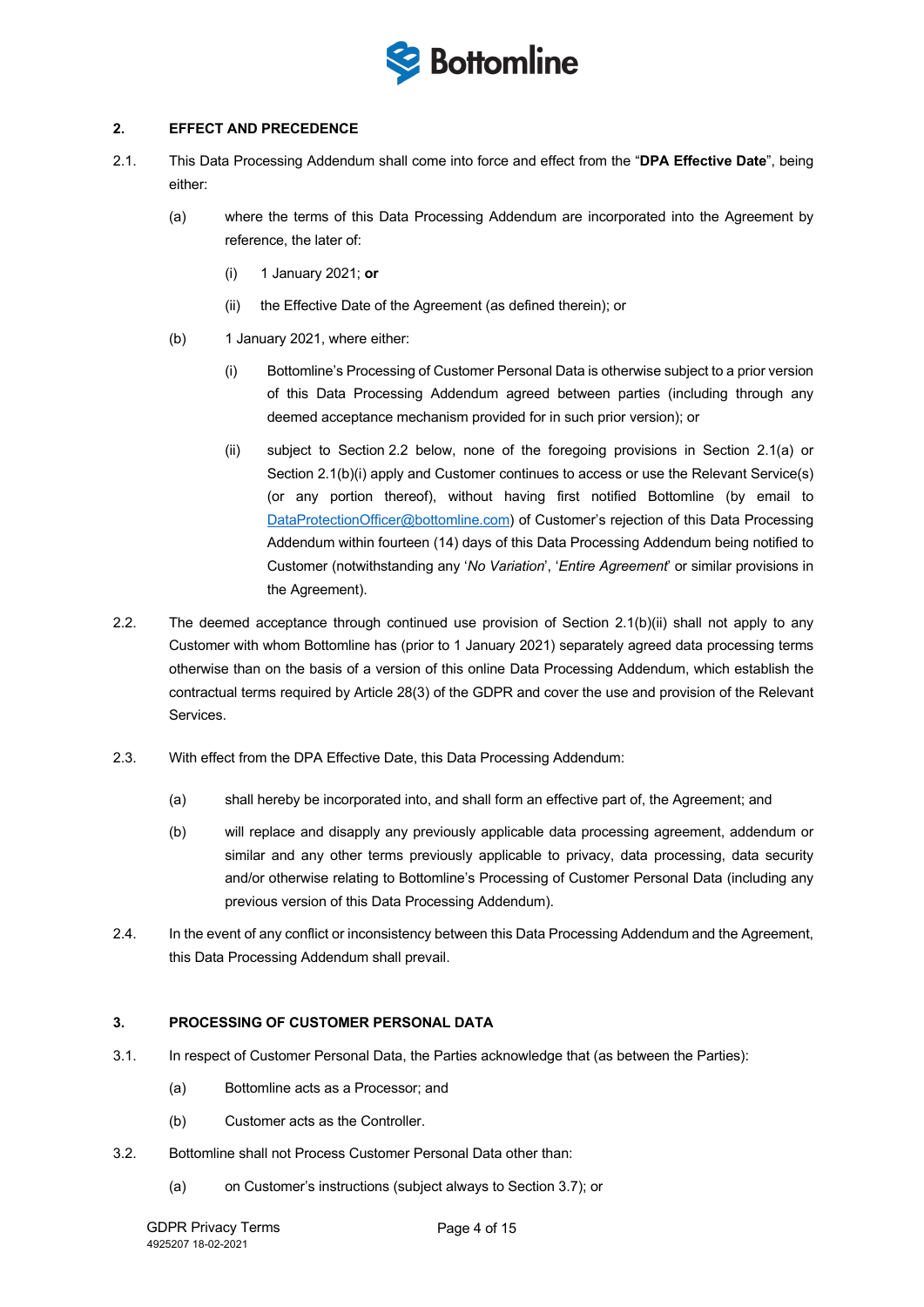

- (b) as required by applicable European Union, UK or European Union Member State laws.
- 3.3. To the extent permitted by applicable laws, Bottomline shall inform Customer of:
	- (a) any Processing to be carried out under Section 3.2(b); and
	- (b) the relevant legal requirements that require it to carry out such Processing,

before the relevant Processing of that Customer Personal Data.

- 3.4. Customer instructs Bottomline to Process Customer Personal Data as necessary:
	- (a) to provide the Relevant Services to Customer; and
	- (b) to perform Bottomline's obligations and exercise Bottomline's rights under the Agreement.
- 3.5. Annex 1 (*Data Processing Details*) sets out certain information regarding Bottomline's Processing of Customer Personal Data as required by Article 28(3) of the GDPR.
- 3.6. Where Bottomline receives an instruction from Customer that, in its reasonable opinion, infringes the GDPR, Bottomline shall inform Customer.
- 3.7. Customer acknowledges and agrees that any instructions additional to those set out in this Data Processing Addendum or the Agreement issued by Customer with regards to the Processing of Customer Personal Data by or on behalf of Bottomline pursuant to or in connection with the Agreement:
	- (a) shall be strictly required for the sole purpose of ensuring compliance with Data Protection Laws; and
	- (b) shall not relate to the scope of, or otherwise materially change, the Relevant Services to be provided by Bottomline under the Agreement.
- 3.8. Notwithstanding anything to the contrary herein, Bottomline may without liability to Customer and with immediate effect terminate the Agreement in its entirety upon written notice to Customer if Bottomline considers (in its reasonable discretion) that:
	- (a) it is unable to adhere to, perform or implement any instructions issued by Customer due to the technical limitations of its systems, equipment and/or facilities; and/or
	- (b) to adhere to, perform or implement any such instructions would require disproportionate effort (whether in terms of time, cost, available technology, manpower or otherwise),

**provided that**, in each case (a) and (b), the relevant instructions issued by Customer relate to matters (including Processing operations) that fall outside the scope of that which is reasonably contemplated by the Agreement.

- 3.9. Customer represents and warrants on an ongoing basis that:
	- (a) there is, and will be throughout the term of the Agreement, a valid legal basis (whether under Articles 6, 9 and/or 10 of the GDPR or otherwise as required under Data Protection Laws) for the Processing by Bottomline of Customer Personal Data in accordance with this Data Processing Addendum and the Agreement (including, any and all instructions issued by Customer from time to time in respect of such Processing); and
	- (b) where applicable, Customer has been instructed by, and obtained the valid and effective authorisation of, any relevant third party Controller(s) (including, for these purposes, Customer Affiliates) to instruct Bottomline (and its Subprocessors that are approved subject to and in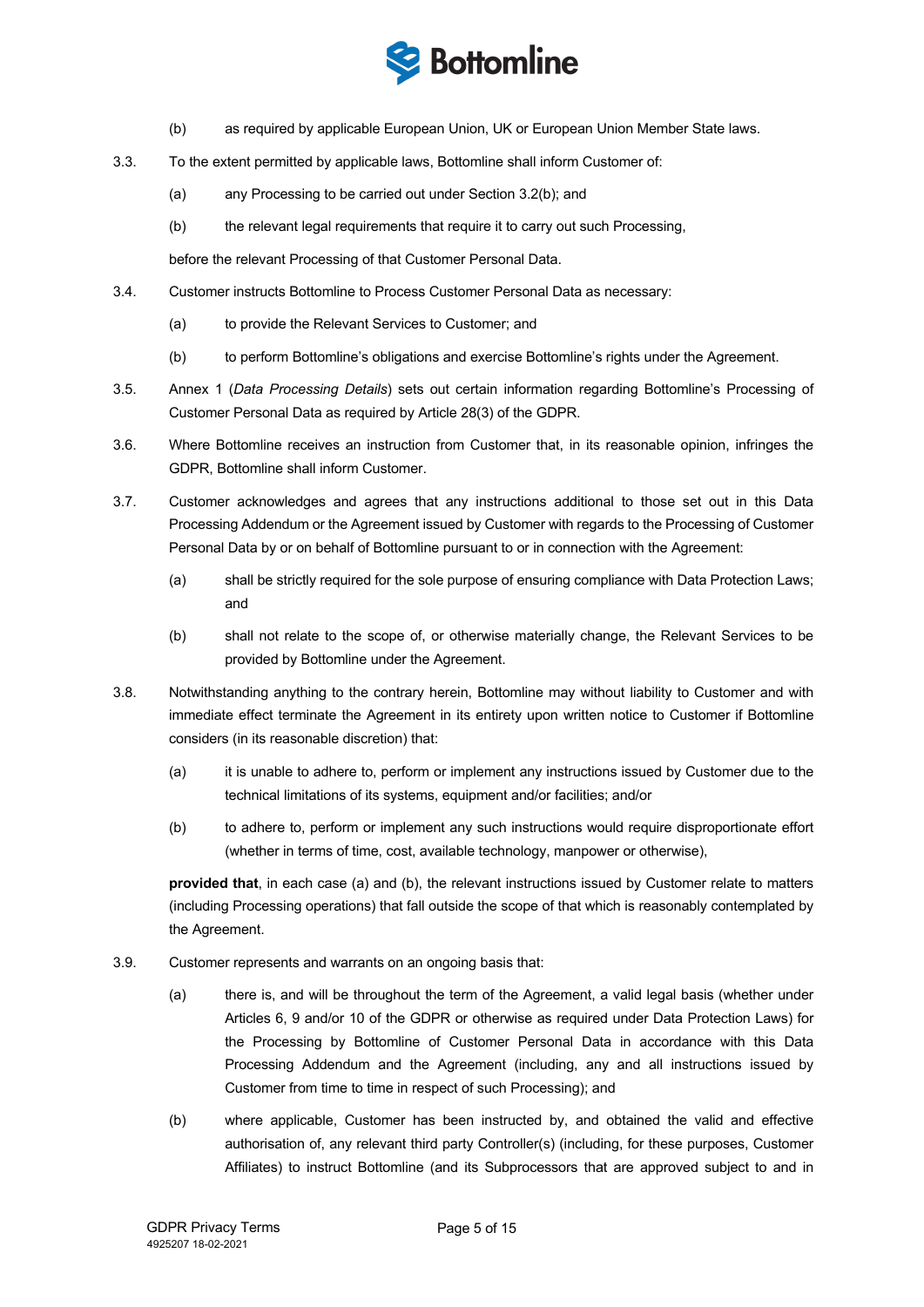

accordance with Section 6) to Process Customer Personal Data as set out in and contemplated by this Data Processing Addendum and the Agreement.

### **4. BOTTOMLINE PERSONNEL**

Bottomline shall take reasonable steps to ensure the reliability of any Bottomline Personnel who Process Customer Personal Data, ensuring:

- (a) that access is strictly limited to those individuals who need to know or access the relevant Customer Personal Data for the purposes described in this Data Processing Addendum; and
- (b) that all such individuals are subject to confidentiality undertakings or professional or statutory obligations of confidentiality.

## **5. SECURITY**

- 5.1. Taking into account the state of the art, the costs of implementation and the nature, scope, context and purposes of Processing as well as the risk (which may be of varying likelihood and severity) for the rights and freedoms of natural persons, Bottomline shall in relation to Customer Personal Data implement appropriate technical and organisational measures to ensure a level of security appropriate to that risk, including, as appropriate, the measures referred to in Article 32(1) of the GDPR.
- 5.2. In assessing the appropriate level of security, Bottomline shall take account in particular of the risks presented by the Processing, in particular from a Personal Data Breach.

#### **6. SUBPROCESSING**

- 6.1. Customer authorises Bottomline to appoint Subprocessors in accordance with this Section 6 and Bottomline acknowledges that it shall remain liable for any acts or omissions of such Subprocessors with respect to their Processing of Customer Personal Data.
- 6.2. Bottomline may continue to use those Subprocessors already engaged by Bottomline as at the DPA Effective Date, as such are shown in the Subprocessor List on such date as Processing Personal Data on Bottomline's behalf in connection with the Relevant Services (a copy of which shall be provided to Customer on request).
- 6.3. Bottomline shall give Customer prior written notice of the appointment of any new Subprocessor, including reasonable details of the Processing to be undertaken by the Subprocessor by way of Bottomline providing Customer with an updated copy of the Subprocessor List via a 'mailshot' or similar mass distribution mechanism sent via email to Customer's normal addressees for system updates.
- 6.4. If within fourteen (14) days of receipt of notice given to Customer pursuant to Section 6.3, Customer notifies Bottomline in writing of any objections to the proposed appointment of any new Subprocessor on reasonable grounds (e.g., if a proposed Subprocessor's Processing of Customer Personal Data would cause Customer to violate Data Protection Laws), Bottomline shall either:
	- (a) recommend a commercially reasonable change to Customer's configuration or use of the Relevant Services to avoid Processing of Customer Personal Data by the proposed Subprocessor objected to by Customer; and/or
	- (b) use reasonable efforts to make available a commercially reasonable change in the provision of the Relevant Services which avoids the use of that proposed Subprocessor.
- 6.5. Where no changes referenced in Sections 6.4(a) or 6.4(b) can be made, or any such changes proposed by Bottomline are expressly rejected by the Customer, within the thirty (30) day period following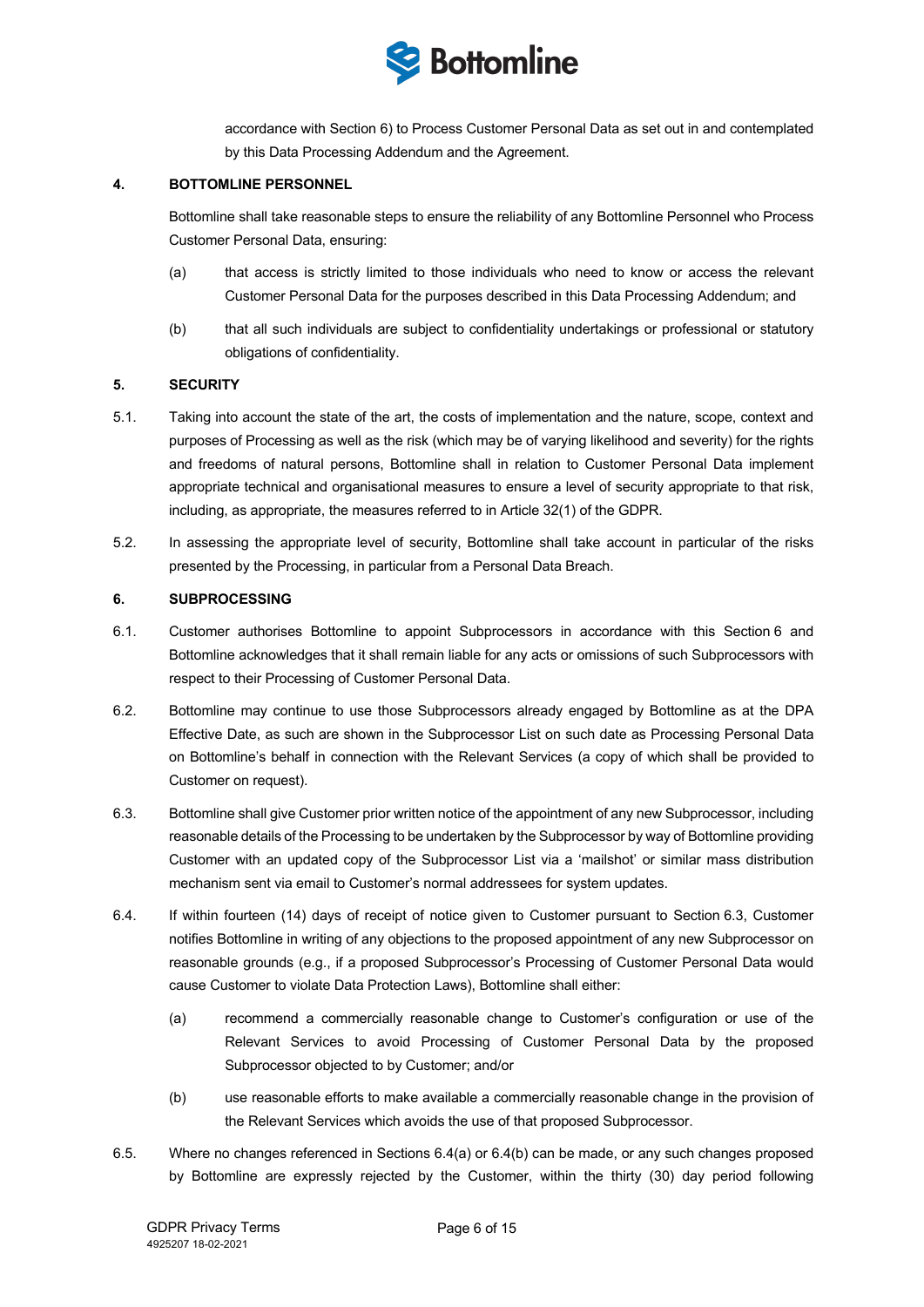

Bottomline's receipt of Customer's notice of objections (the "Change Period"), either Party may by written notice to the other, to be served within fourteen (14) days of the expiration of that Change Period, terminate the Agreement (either in whole or to the extent that it relates to the portion of the Relevant Services which requires the use of the proposed Subprocessor) with immediate effect.

- 6.6. If Customer (having not raised an objection to a new Subprocessor) uses the Relevant Services (or the relevant portion thereof) after the expiry of the fourteen (14) day period referred to in Section 6.4, Customer agrees that it shall be deemed to have approved the ongoing use of that Subprocessor.
- 6.7. With respect to each Subprocessor, Bottomline shall:
	- (a) before the Subprocessor first Processes Customer Personal Data (or, as soon as reasonably practicable, in accordance with Section 6.2), carry out adequate due diligence to ensure that the Subprocessor is capable of providing the level of protection for Customer Personal Data required by this Data Processing Addendum; and
	- (b) ensure that the arrangement between Bottomline and the Subprocessor is governed by a written contract including terms which offer at least an equivalent level of protection for Customer Personal Data as those set out in this Data Processing Addendum (including those set out in Section 5).

## **7. DATA SUBJECT RIGHTS**

- 7.1. Taking into account the nature of the Processing, Bottomline shall (at the Customer's cost) assist the Customer by appropriate technical and organisational measures, insofar as this is possible (having regard to the nature of the Processing), for the fulfilment of the Customer's obligation to respond to Data Subject Requests.
- 7.2. Bottomline shall:
	- (a) promptly notify Customer if Bottomline receives a Data Subject Request; and
	- (b) ensure that Bottomline does not respond to any Data Subject Request except on the written instructions of Customer (and in such circumstances, at Customer's cost) or as required by applicable laws.

## **8. PERSONAL DATA BREACH**

- 8.1. Bottomline shall notify Customer without undue delay upon Bottomline becoming aware of a Personal Data Breach affecting Customer Personal Data, providing Customer with sufficient information (insofar as such information is, at such time, within Bottomline's possession) to allow Customer to meet any obligations under Data Protection Laws to report the Personal Data Breach to:
	- (a) affected Data Subjects; or
	- (b) the relevant Supervisory Authority(ies) (as may be determined in accordance with the Data Protection Laws).
- 8.2. Bottomline shall co-operate with Customer and take such commercially reasonable steps as may be directed by Customer to assist in the investigation, mitigation and remediation of each such Personal Data Breach.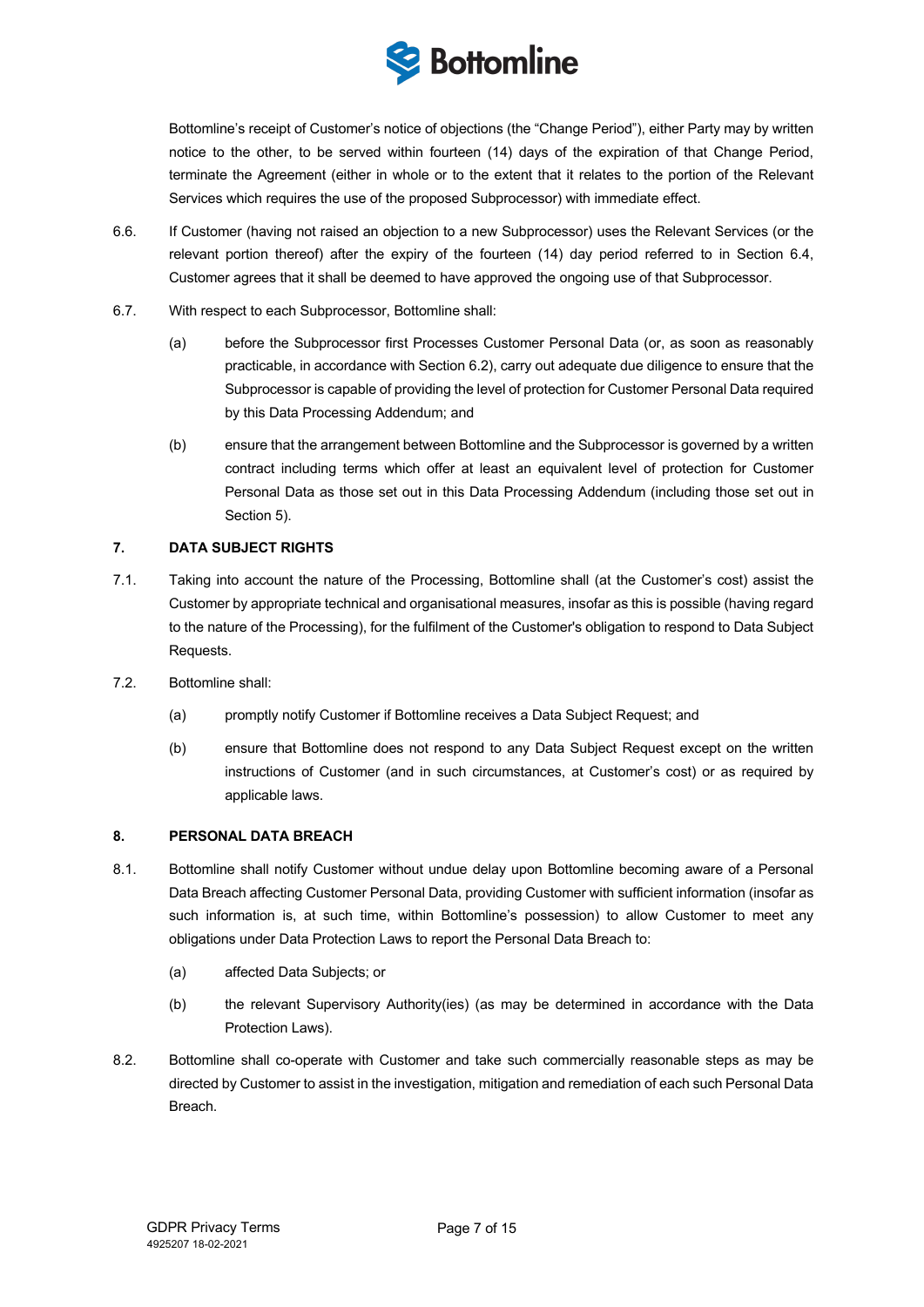

## **9. DATA PROTECTION IMPACT ASSESSMENT AND PRIOR CONSULTATION**

Bottomline shall assist the Customer, at Customer's cost, with any data protection impact assessments, and prior consultations with Supervisory Authorities, which Customer reasonably considers to be required of Customer by Article 35 or Article 36 of the GDPR, in each case solely in relation to Processing of Customer Personal Data by, and taking into account the nature of the Processing by, and information available to, Bottomline.

## **10. DELETION**

- 10.1. Subject to Section 10.4, upon the date of cessation of the Relevant Services (the "**Cessation Date**"), Bottomline shall immediately cease all Processing of the Customer Personal Data for any purpose other than for storage.
- 10.2. To the fullest extent technically possible in the circumstances, promptly following the Cessation Date, Bottomline shall either (at its option):
	- (a) Delete; or
	- (b) irreversibly render Anonymised Data,

all Customer Personal Data then within Bottomline's possession.

- 10.3. In the event that, on or prior to the Cessation Date, the Customer requests return of Personal Data, Bottomline shall (at the Customer's cost) return a copy of Customer Personal Data to the Customer in a standard, interoperable format.
- 10.4. Bottomline and any Subprocessor may retain Customer Personal Data where required by applicable European Union, UK or European Union Member State law, for such period as may be required by such applicable law, provided that Bottomline and any such Subprocessor shall ensure:
	- (a) the confidentiality of all such Customer Personal Data; and
	- (b) that such Customer Personal Data is only Processed as necessary for the purpose(s) specified in the applicable European Union, UK or European Union Member State law requiring its storage and for no other purpose.

## **11. AUDIT RIGHTS**

- 11.1. Bottomline shall make available to Customer on request the most recent copies of any relevant third-party certifications and audits obtained or procured by Bottomline, together with any other relevant information as Bottomline considers necessary in the circumstances, in each case to demonstrate its ongoing compliance with applicable provisions of this Data Processing Addendum (including Section 5).
- 11.2. Subject to Sections 11.3 and 11.4, in the event that Customer (acting reasonably) considers that the information made available by Bottomline pursuant to Section 11.1 is not sufficient in the circumstances to demonstrate Bottomline's compliance with this Data Processing Addendum, Bottomline shall allow for and contribute to audits, including on-premise inspections, by Customer or an auditor mandated by Customer in relation to the Processing of the Customer Personal Data by Bottomline.
- 11.3. Customer shall give Bottomline reasonable notice of any audit or inspection to be conducted under Section 11.2 (which shall in no event be less than thirty (30) days' notice unless required by a Supervisory Authority pursuant to Section 11.4(f)(ii)) and shall use its best efforts (and ensure that each of its mandated auditors uses its best efforts) to avoid causing, and hereby indemnifies Bottomline in respect of, any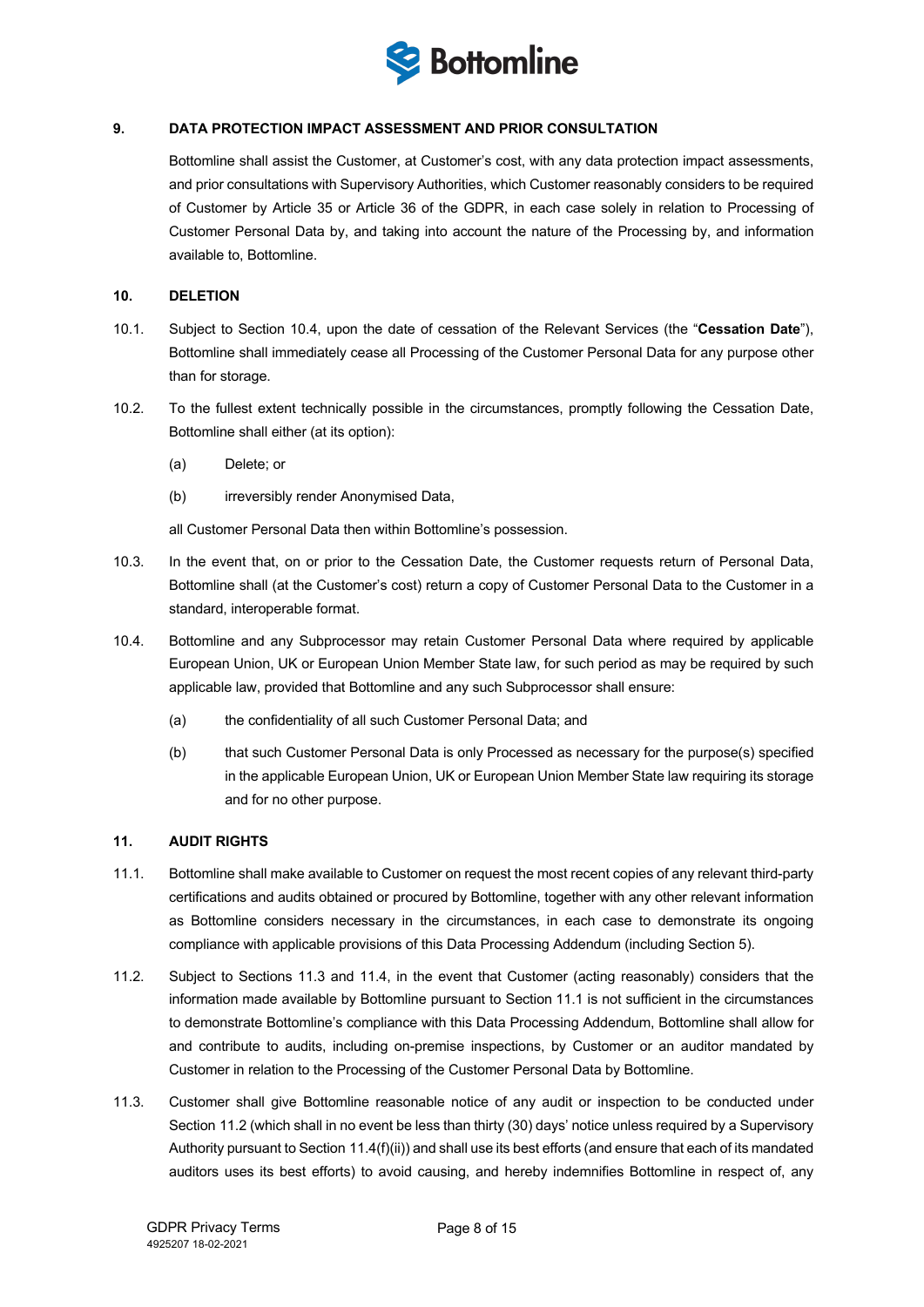

damage, injury or disruption to Bottomline's premises, equipment, Personnel, data, and business (including any interference with the confidentiality or security of the data of Bottomline's other customers or the availability of Bottomline's services to such other customers) while its Personnel and/or its auditor's Personnel (if applicable) are on those premises in the course of any on-premise inspection.

- 11.4. Bottomline need not give access to its premises for the purposes of such an audit or inspection:
	- (a) to any individual unless he or she produces reasonable evidence of their identity and authority;
	- (b) to any auditor whom Bottomline has not given its prior written approval (not to be unreasonably withheld);
	- (c) unless the auditor enters into a non-disclosure agreement with Bottomline on terms acceptable to Bottomline (acting reasonably);
	- (d) where, and to the extent that, Bottomline considers, acting reasonably, that to do so would result in interference with the confidentiality or security of the data of Bottomline's other customers or the availability of Bottomline's services to such other customers;
	- (e) outside normal business hours at those premises; or
	- (f) on more than one occasion in any calendar year during the term of the Agreement, except for any additional audits or inspections which:
		- (i) Customer reasonably considers necessary because of a Personal Data Breach; or
		- (ii) Customer is required to carry out by Data Protection Law or a Supervisory Authority,

where Customer has identified the Personal Data Breach or the relevant requirement in its notice to Bottomline of the audit or inspection.

- 11.5. Save in respect of any audit or inspection conducted as a result of, and notified to Bottomline within the sixty (60) days immediately following, the parties' joint determination of Bottomline's material breach of this Data Processing Addendum, Customer shall bear any third party costs in connection with such inspection or audit and reimburse Bottomline for all costs incurred by Bottomline and time spent by Bottomline (at Bottomline's then-current professional services rates) in connection with any such inspection or audit.
- 11.6. Notwithstanding anything to the contrary in this Data Processing Addendum or the Agreement, audits of any Hosting Services Provider(s)'s Processing of Customer Personal Data will be subject to Bottomline's agreement with the applicable Hosting Services Provider and will not be subject to this Data Processing Addendum or the Agreement. On request from Customer (which shall be limited to one such request in each calendar year during the term of the Agreement), if and to the extent Bottomline is permitted to do so under its agreement with the applicable Hosting Services Provider(s), Bottomline will deliver (or procure the delivery of):
	- (a) Bottomline's latest audit of the applicable Hosting Services Provider(s); or
	- (b) such Hosting Services Provider(s)' own self-audits,

carried out in respect of such Hosting Services Provider(s)'s Processing of Personal Data on Bottomline's behalf – Customer acknowledges and agrees that any such (self-)audits will be general in their content and will not be specific to Customer or Customer Personal Data, and in the case of self-audits by the Hosting Services Provider(s) may also not be specific to Bottomline.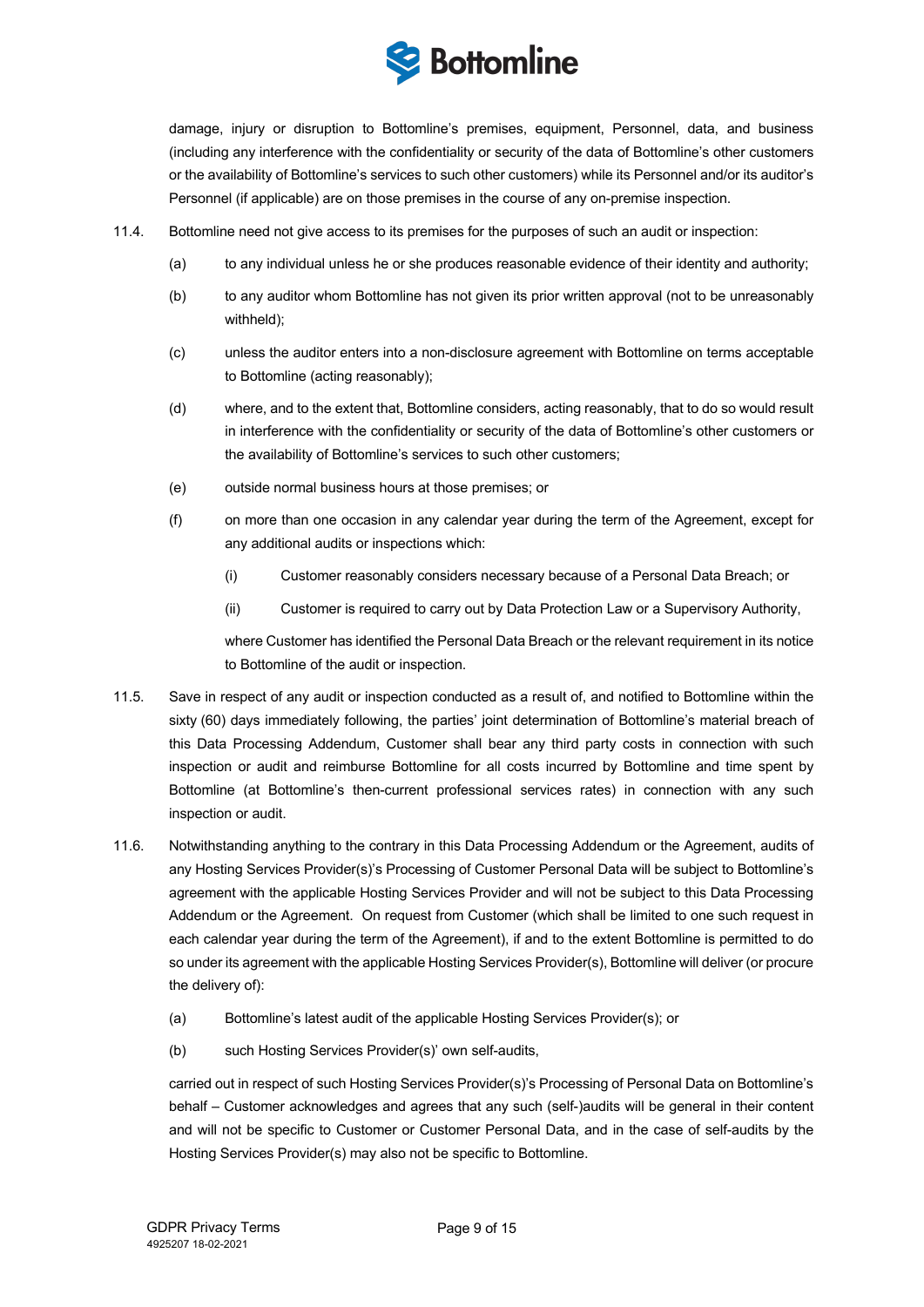

## **12. RESTRICTED TRANSFERS**

## *Restricted Transfers: Customer to Bottomline*

- 12.1. Subject to Section 12.3, to the extent that any Processing by Bottomline of Customer Personal Data involves a Restricted Transfer, the Parties agree that:
	- (a) Customer as "data exporter"; and
	- (b) Bottomline as "data importer",

shall enter into the Standard Contractual Clauses in respect of that Restricted Transfer and the associated Processing in accordance with Section 12.3.

- 12.2. In respect of any Standard Contractual Clauses entered into pursuant to Section 12.1:
	- (a) Clause 9 of such Standard Contractual Clauses shall be populated as follows:

*"The Clauses shall be governed by the law of the Member State in which the data exporter is established."*

(b)Clause 11(3) of such Standard Contractual Clauses shall be populated as follows:

*"The provisions relating to data protection aspects for sub-processing of the contract referred to in paragraph 1 shall be governed by the law of the Member State in which the data exporter is established."*

- (c) Appendix 1 to such Standard Contractual Clauses shall be populated with the corresponding information set out in Annex 1 (*Data Processing Details*); and
- (d) Appendix 2 to such Standard Contractual Clauses shall be populated as follows:

*"The technical and organisational security measures implemented by the data importer in accordance with Clauses 4(d) and 5(c) are those established and maintained under Paragraph 5 of the Data Processing Addendum."*

12.3. In respect of any Restricted Transfer between Customer and Bottomline described in Section 12.1, the Standard Contractual Clauses shall be deemed to come into effect under Section 12.1 automatically upon the commencement of the relevant Restricted Transfer **provided that** Section 12.1 shall not apply to a Restricted Transfer unless its effect is to allow the relevant Restricted Transfer and the associated Processing to take place without breach of Data Protection Laws (e.g., Section 12.1, together with any associated Standard Contractual Clauses, will not apply or will cease to apply (as applicable), if and when the European Commission issues an 'adequacy decision' in respect of the UK under Article 45 of the GDPR that covers Customer's transfer of Customer Personal Data to Bottomline under the Agreement).

#### *Restricted Transfers: Bottomline to Subprocessor*

- 12.4. Subject to Section 12.5 and Section 12.6, to the extent that Bottomline effects a Restricted Transfer to a Subprocessor, Bottomline agrees that it shall enter into the Standard Contractual Clauses as agent for Customer (as "data exporter") with that Subprocessor (as "data importer").
- 12.5. In respect of any Restricted Transfer between Bottomline and a Subprocessor described in Section 12.4, Customer acknowledges and agrees that Bottomline's obligation to enter into the Standard Contractual Clauses as required by that Section 12.4 shall be satisfied by the inclusion of the details of the Customer Personal Data in the general description of the "personal data" referred to in any existing or future Standard Contractual Clauses entered into by and between Bottomline and that Subprocessor.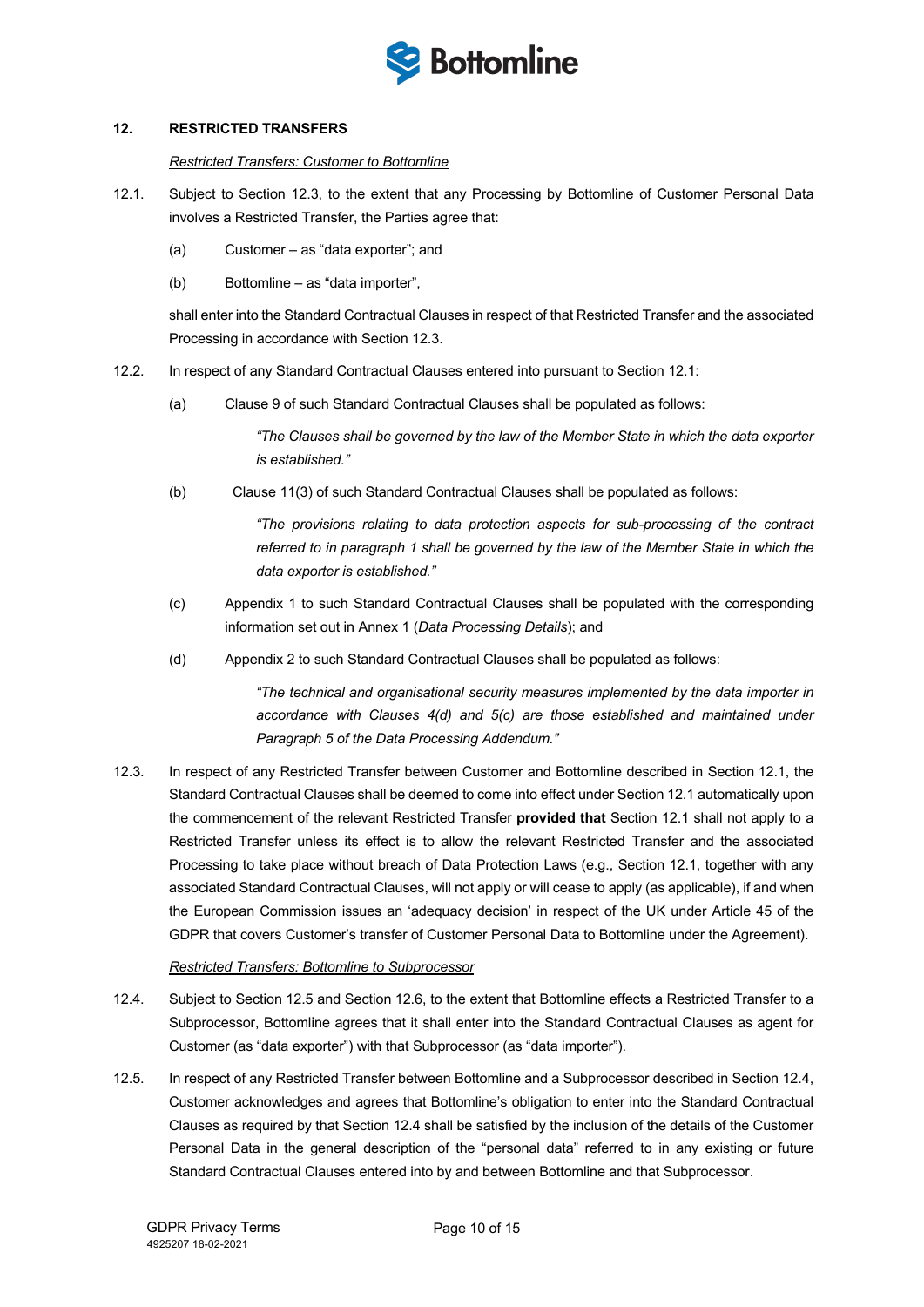

12.6. Section 12.4 shall not apply to a Restricted Transfer unless entry into the Standard Contractual Clauses referred to therein is required to allow the relevant Restricted Transfer and the associated Processing to take place without breach of Data Protection Laws.

## **13. VARIATION**

- 13.1. Bottomline reserves the right to amend this Data Processing Addendum from time-to-time (including by posting an updated form hereof on the page on which this document is currently posted or any successor page thereto), provided always that in its amended form this Data Processing Addendum contains such contractual terms as may then be required by applicable Data Protection Laws.
- 13.2. In the event that there is a change in the Data Protection Laws that Bottomline considers (acting reasonably) would mean that Bottomline is no longer able to provide the Relevant Services in accordance with its obligations under Data Protection Laws, Bottomline reserves the right to make such changes to the Relevant Services as it considers reasonably necessary to ensure that Bottomline is able to provide the Relevant Services in accordance with Data Protection Laws.
- 13.3. In the event that Customer (acting reasonably and in good faith) considers that any changes made either to the Relevant Services and/or this Data Processing Addendum pursuant to Section 13.1 or Section 13.2 (as applicable) will cause material and irreparable harm to it, Customer may terminate the Agreement in its entirety with immediate effect upon written notice to Bottomline to be served within thirty (30) days of Customer becoming aware of said changes.

## **14. ANONYMOUS DATA**

Customer acknowledges and agrees that Bottomline shall be freely able to create, use and disclose Anonymised Data for Bottomline's own business purposes without restriction; **provided that** it is acknowledged and agreed that in respect of the Processing involved in the creation of such Anonymised Data, Bottomline:

- (a) will act as an independent Controller; and
- (b) shall seek to ensure that that Processing is carried out in accordance with Data Protection Laws.

## **15. CUSTOMER AFFILIATES' RIGHTS**

- 15.1. The Parties acknowledge and agree that Customer has entered into this Data Processing Addendum for both itself and on behalf of, and for the benefit of, those companies that are:
	- (a) controlled by Customer, which control Customer or which are under common control with Customer and are (as between those companies and Bottomline) Controllers of any Customer Personal Data; and
	- (b) properly entitled to use and receive the benefit of the Relevant Services pursuant to and in accordance with the Agreement,

such companies, "**Customer Affiliates**". For the purposes of Section 15.1(a) "**control**" and its derivatives mean to hold, directly or indirectly, more than 50% of the respective shares with voting rights in a company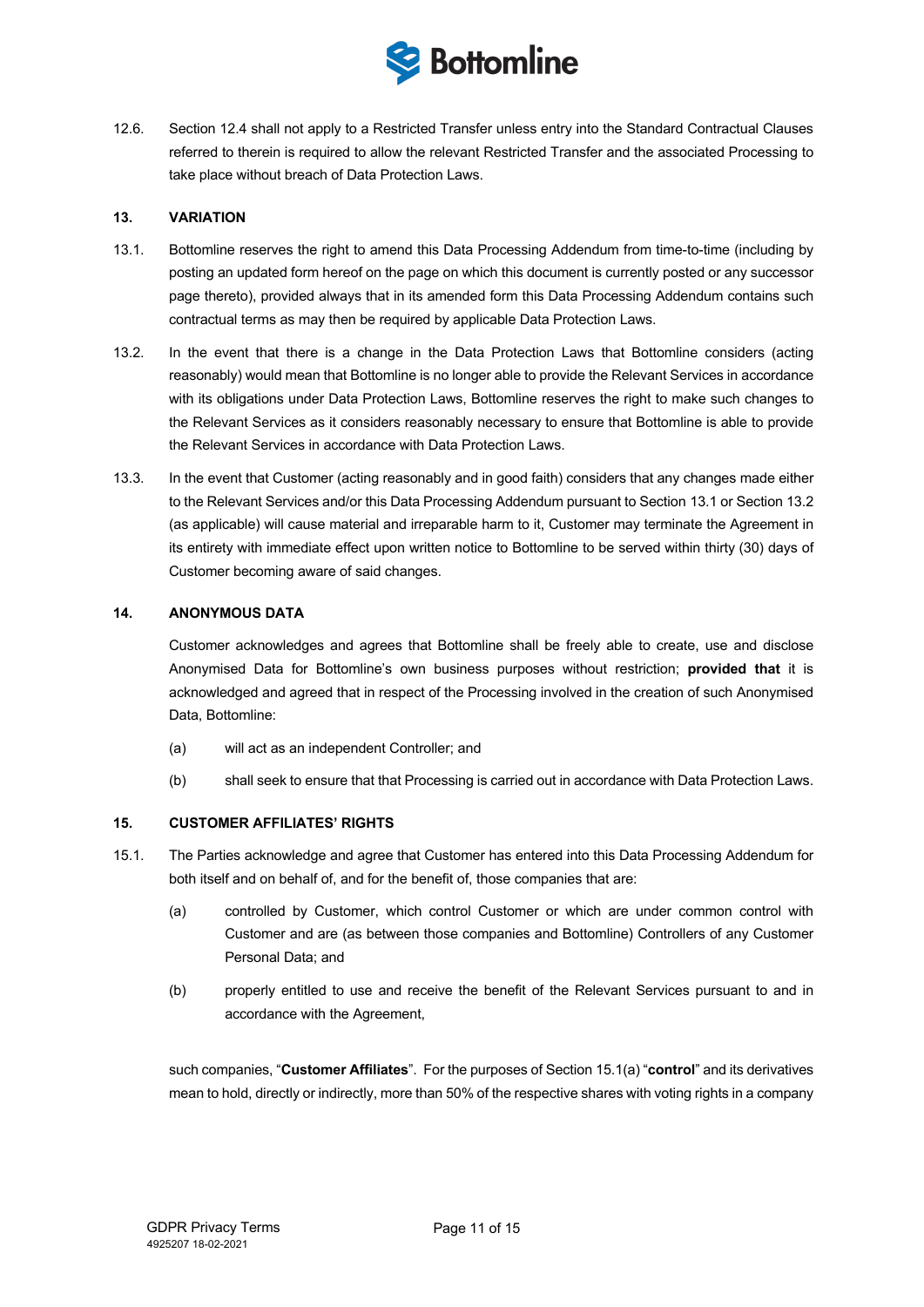

- 15.2. The Parties acknowledge and agree that all references to Customer in the other Sections of this Data Processing Addendum shall, where the context permits and requires, be construed to refer to each Customer Affiliate, **provided that** it is acknowledged and agreed that:
	- (a) any rights and any remedies available to Customer Affiliates under this Data Processing Addendum shall accrue, and may only be exercised and sought by Customer, on a collective, and not an individual basis, on behalf of Customer and all Customer Affiliates – as examples: (i) any on-premise inspections that may occur in accordance with Section 11 shall be conducted for the benefit of Customer and all Customer Affiliates collectively, and the limits on the frequency of such audits shall apply on a collective basis; and (ii) any relevant notices (such as that referred to in Section 6.3 concerning new Subprocessors) shall be given by Bottomline to Customer only, and Customer (and not Bottomline) shall be responsible for disseminating such notices to Customer Affiliates; and
	- (b) Bottomline's total liability (whether in contract, tort (including for negligence), breach of statutory duty (howsoever arising), misrepresentation (whether innocent or negligent), restitution or otherwise) arising out of or in connection with this Data Processing Addendum shall be subject to those limitations on, and exclusions of, Bottomline's liability under the Agreement, which it is agreed shall apply on a collective basis (and not an individual and several basis) to Customer and all Customer Affiliates.

## **16. LEGAL REQUIREMENTS**

- 16.1. Customer acknowledges that both Bottomline and its Subprocessors may themselves be subject to certain legal or regulatory reporting or notification requirements. In the event that Bottomline's or its Subprocessors' discharge or intended discharge of such requirements (as reasonably understood by them) involves the Processing of Customer Personal Data, it is acknowledged that, such Processing shall be carried out by Bottomline or its Subprocessor(s) as Controllers, independently of the Customer, not as Customer's (Sub)Processor(s).
- 16.2. Bottomline shall seek to ensure, and as between Customer and Bottomline shall be responsible for procuring that its Subprocessors seek to ensure, that any Processing of Customer Personal Data described in Section 16.1 is carried out in accordance with Data Protection Laws and any other applicable legal or regulatory requirements related to that activity.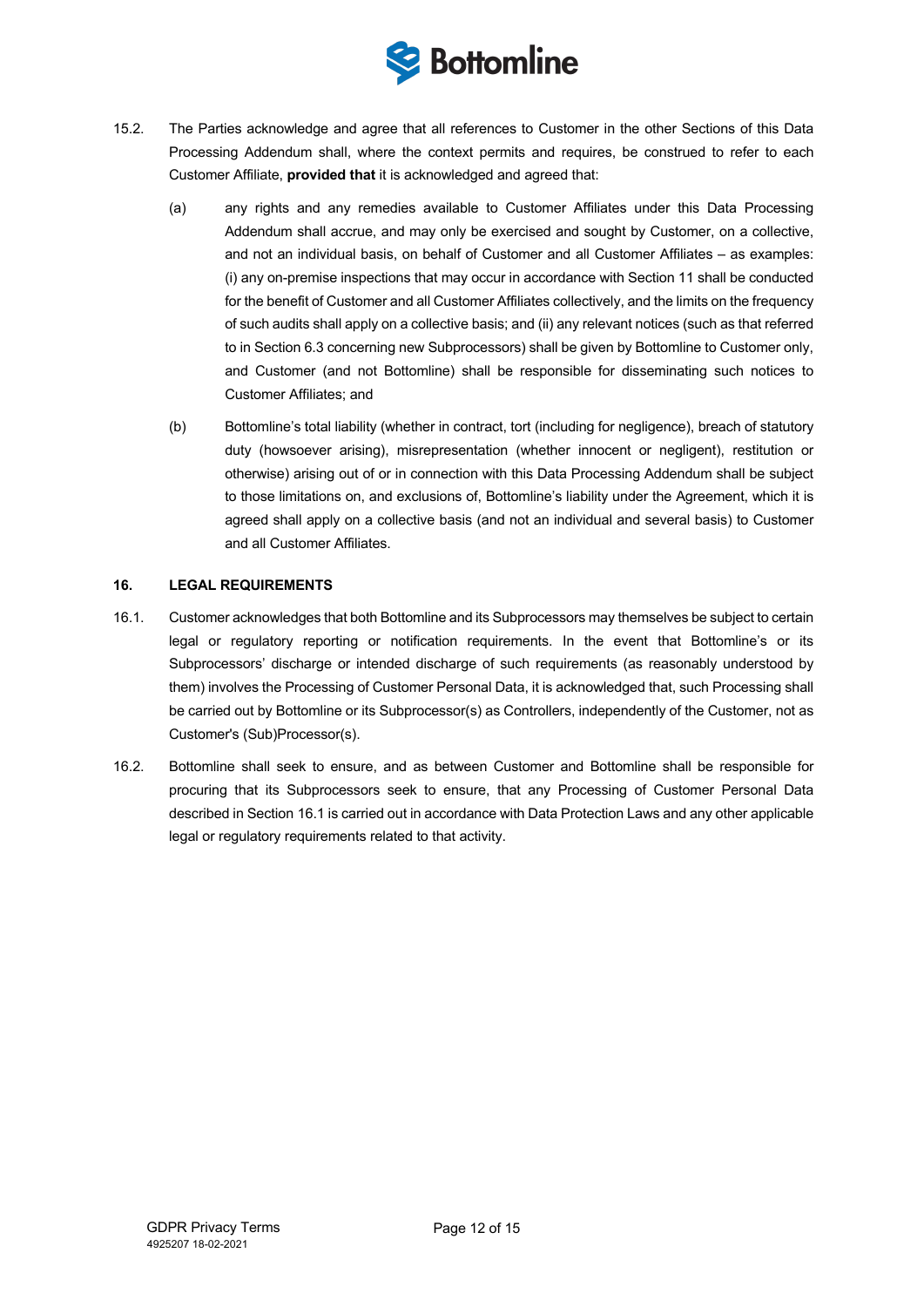

This Data Processing Addendum has been entered into and becomes a binding and effective part of the Agreement with effect from the DPA Effective Date.

| <b>BOTTOMLINE TECHNOLOGIES LIMITED</b> |                                                                                                                                                                                                                                                                      |  |
|----------------------------------------|----------------------------------------------------------------------------------------------------------------------------------------------------------------------------------------------------------------------------------------------------------------------|--|
|                                        | 2CDL                                                                                                                                                                                                                                                                 |  |
|                                        | Signature: Paul Dharwar (Feb 18, 2021 13:20 GMT)                                                                                                                                                                                                                     |  |
|                                        | Signatory name: Paul Dharwar                                                                                                                                                                                                                                         |  |
|                                        | <b>Finance Director EMEA</b><br>Signatory title: <u>example and the set of the set of the set of the set of the set of the set of the set of the set of the set of the set of the set of the set of the set of the set of the set of the set of the set of the s</u> |  |
|                                        | Feb 18, 2021                                                                                                                                                                                                                                                         |  |
|                                        |                                                                                                                                                                                                                                                                      |  |
|                                        |                                                                                                                                                                                                                                                                      |  |
|                                        |                                                                                                                                                                                                                                                                      |  |
|                                        |                                                                                                                                                                                                                                                                      |  |
|                                        |                                                                                                                                                                                                                                                                      |  |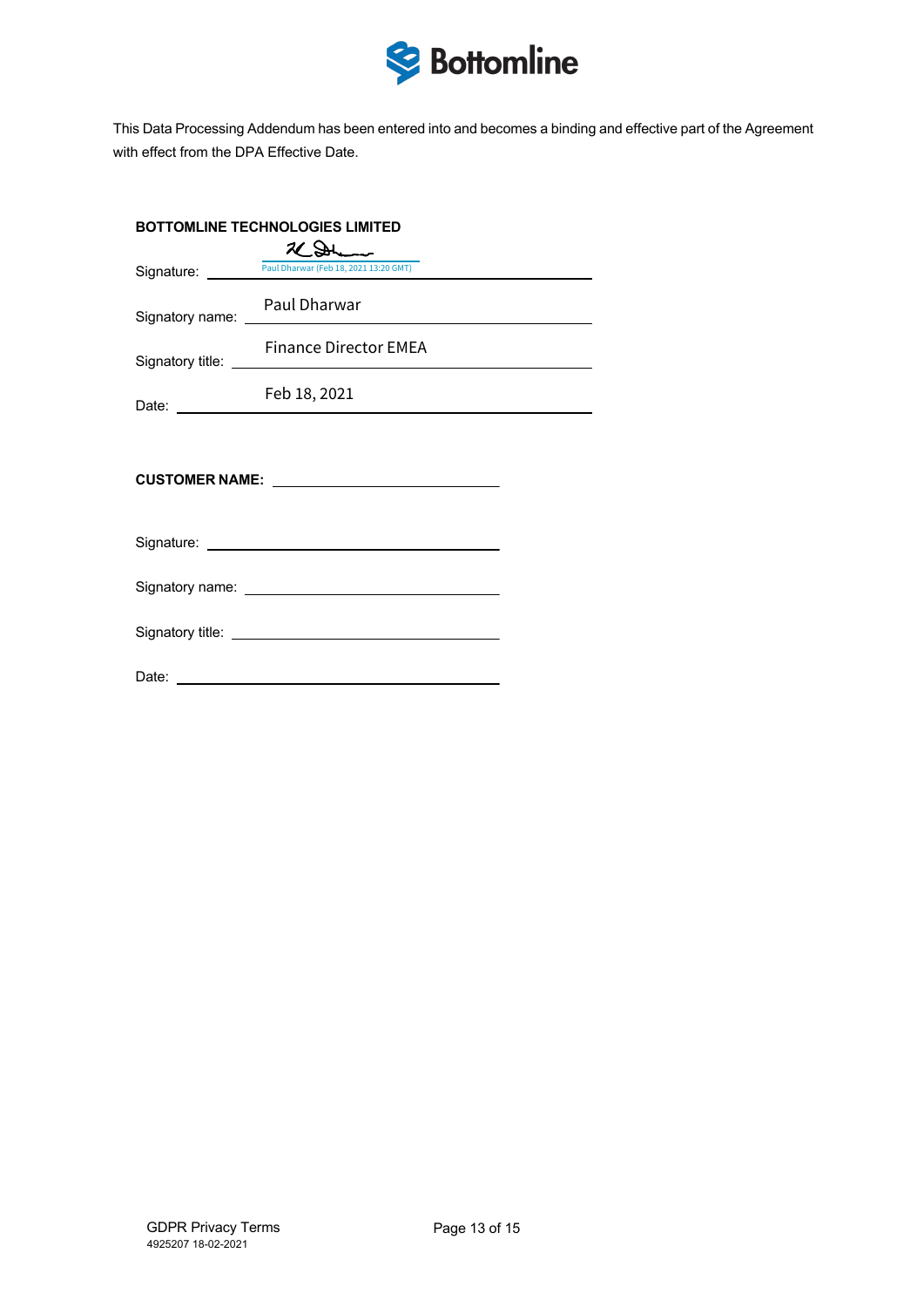# **Annex 1 Data Processing Details**

This Annex 1 to the Data Processing Addendum includes certain details of the Processing of Customer Personal Data: as required by Article 28(3) GDPR; and (where applicable in accordance with Section 12.1 to populate Appendix 1 to the relevant Standard Contractual Clauses between Customer and Bottomline (subject always to Section 12.3).

## **Date of this version**

18th February, 2021

## **Subject matter and duration of the Processing of Customer Personal Data**

The subject matter and duration of the Processing of the Customer Personal Data are set out in the Agreement and the Data Processing Addendum.

## **The nature and purpose of the Processing of Customer Personal Data**

Bottomline Transaction Services: Processing of various document formats for purposes stated in the Agreement.

Cheque Printing Services: Printing of cheques.

Financial Messaging Services: processing of SWIFT traffic, message transformation and reformatting, reconciliation services, sanction list screening, Bacs payments, Faster Payments, direct debits, cash management services and other services supporting the processing of payments, all as set out in the individual Agreement.

PTX Services: submission to Bacstel-IP and Secure-IP of payments and/or Direct Debit collections and/or document production, issue and/or storage.

Support for Software Deployed on Customer Premises: replication and resolution of support incidents.

## **The types of Customer Personal Data to be Processed**

Bottomline Transaction Services: Data Subject name, address.

Cheque Printing Services: Data Subject name, bank account and sort code. Payment beneficiary name, bank account and sort code.

#### Financial Messaging Services:

Payment beneficiary details. These may include:

- First name, last name, maiden name and title.
- Company name and office address
- Private address
- IBAN, BIC, bank account numbers
- Text fields which could contain free format Personal Data
- Passport numbers, Social security numbers, Tax ID, Driving license number, Residence permit numbers of other ID numbers held in public registries.
- Date and place of birth.